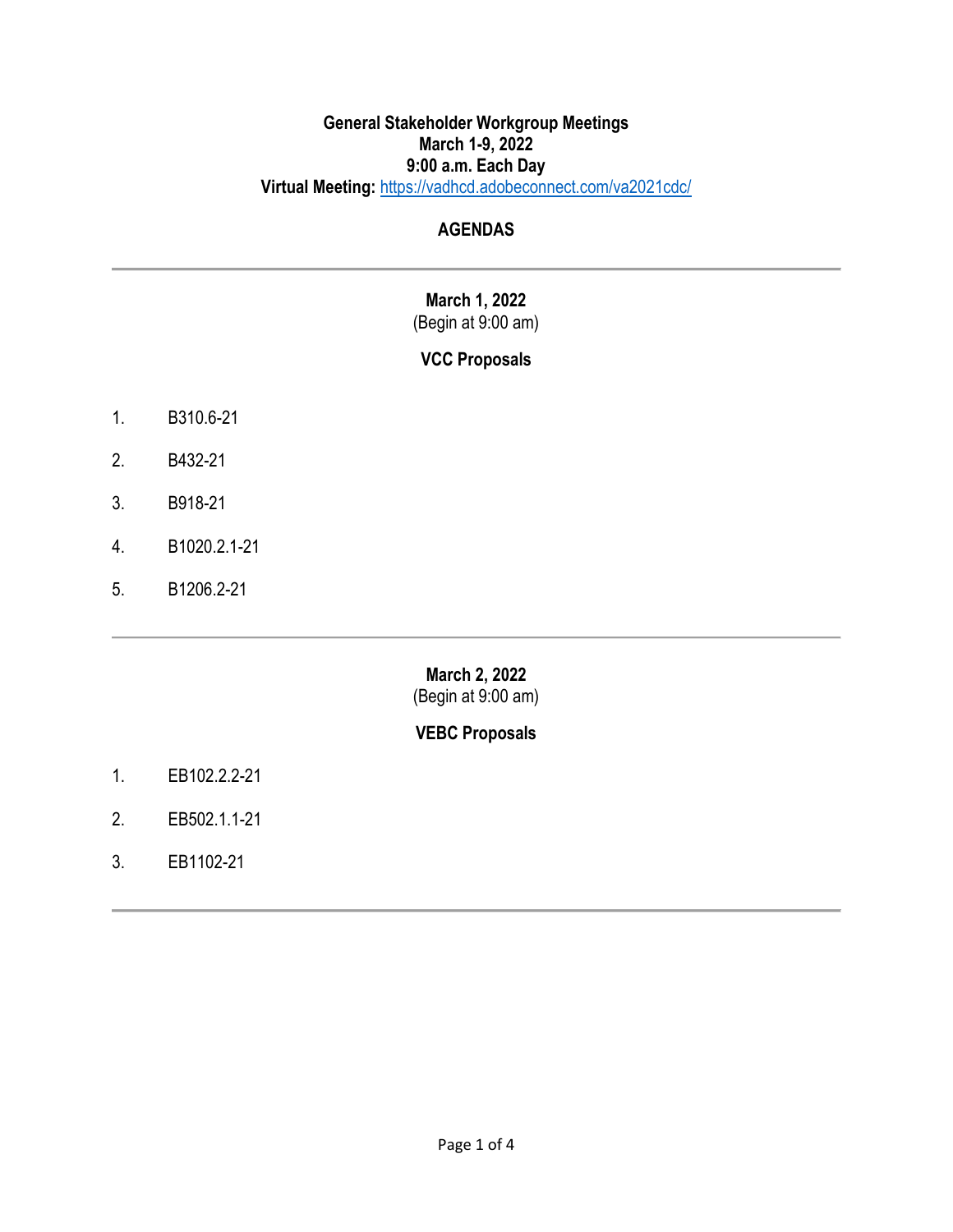## **Energy Proposals**

No proposals to discuss.

#### **March 4, 2022**  (Begin at 9:00 am)

## **VMC & SFPC Proposals**

- 1. FP901.6.3.2-21
- 2. FP901.4.8-21
- 3. FP1201.3-21

**March 8, 2022**  (Begin at 9:00 am)

**VRC Proposals**

1. RB324-21

**March 9, 2022**  (Begin at 9:00 am)

**Trades Proposals**

1. P1003.3.2-21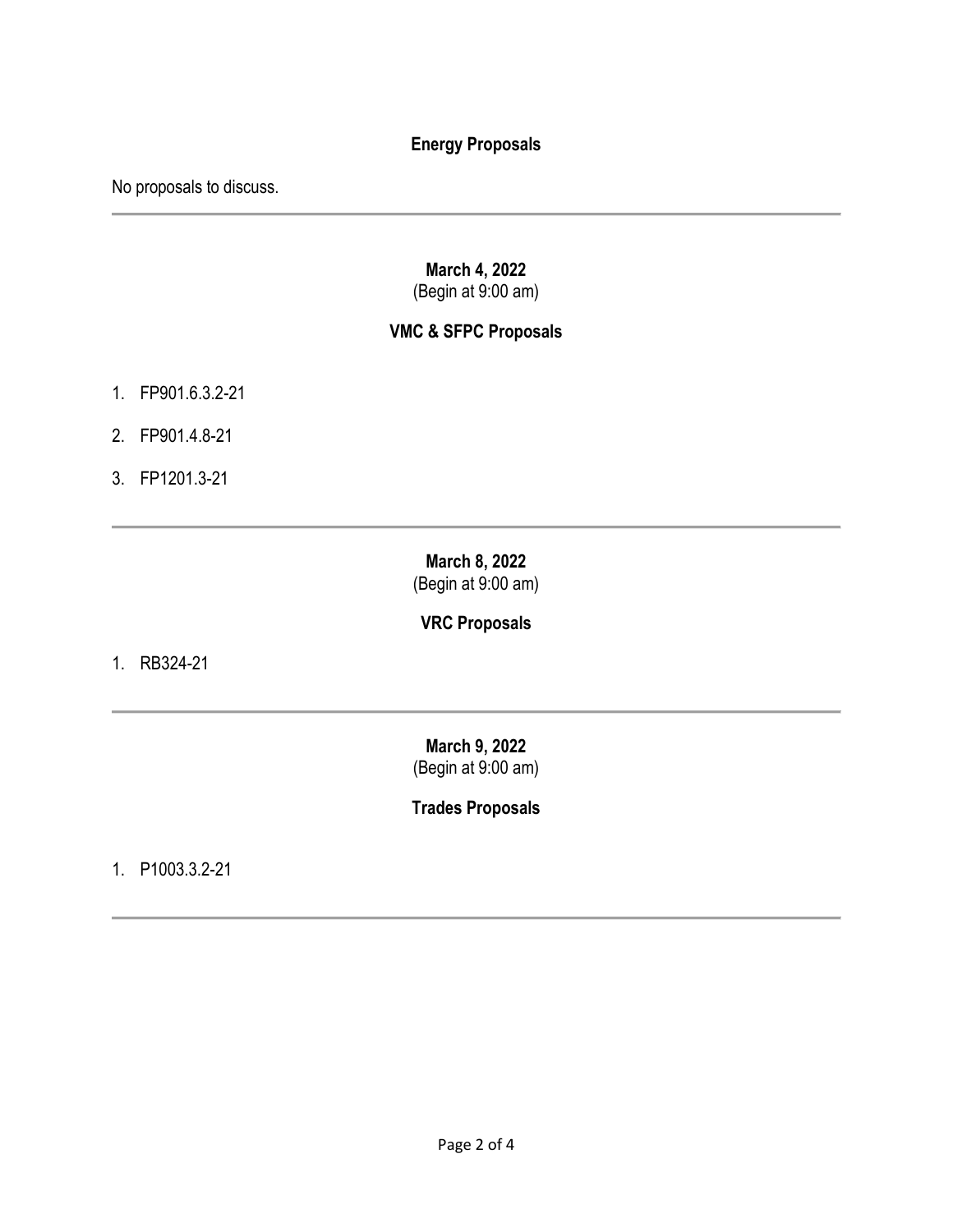#### **General Stakeholder Workgroup Meeting Descriptions**  (Subject Groupings)

**VCC:** Virginia Construction Code (USBC Part I) including USBC Part I administrative provisions; IBC; VCS; VADR; IBSR; and MHSR (**Proposal Designations in cdpVA:** B; BF; IB; MH; CS; AD)

**VEBC:** Virginia Existing Building Code (USBC Part II) including USBC Part II administrative provisions; and IEBC (**Proposal Designations in cdpVA:** EB)

**Energy:** All technical energy provisions of the VCC, IECC and IRC; does not include administrative provisions (**Proposal Designations in cdpVA:** EC; REC)

**VMC:** Virginia Maintenance Code (USBC Part III) including USBC Part III administrative provisions (**Proposal Designations in cdpVA:** PM)

**SFPC:** Virginia Statewide Fire Prevention Code including SFPC administrative provisions (**Proposal Designations in cdpVA:** FP)

**VRC:** Residential technical provisions of the VCC and the IRC; does not include administrative or trades provisions (**Proposal Designations in cdpVA:** RB)

**Trades:** All technical trade provisions (mechanical, electrical, plumbing and fuel gas), including residential trade provisions, of the VCC, IRC, IPC, IMC, and IFGC; does not include administrative provisions (**Proposal Designations in cdpVA:** M; P; E; RE; RM; RP)

#### **2021 cdpVA Proposal Subject Matter Designations**

(cdpVA Proposal Name "Agenda Number" Prefixes)

The following prefixes will be utilized as part of each proposal name to assist in identifying the subject matter of the proposal. DHCD staff assign proposal names after they have been submitted, reviewed and before they are placed in "Ready for Public Comment" status.

**B** = Virginia Construction Code **EB** = Virginia Existing Building Code **PM** = Virginia Maintenance Code **FP** = Statewide Fire Prevention Code **BF** = Virginia Construction Code IFC **EC** = Virginia Energy Conservation Code **M** = Virginia Mechanical Code **P** = Virginia Plumbing Code **E** = VCC Electrical **RB** = Virginia Residential Code **REC** = Virginia Residential Code Energy **RE** = Virginia Residential Code Electric **RM** = Virginia Residential Code Mechanical **RP** = Virginia Residential Code Plumbing **IB** = Industrialized Building Safety Regulations **MH** =Manufactured Home Safety Regulations